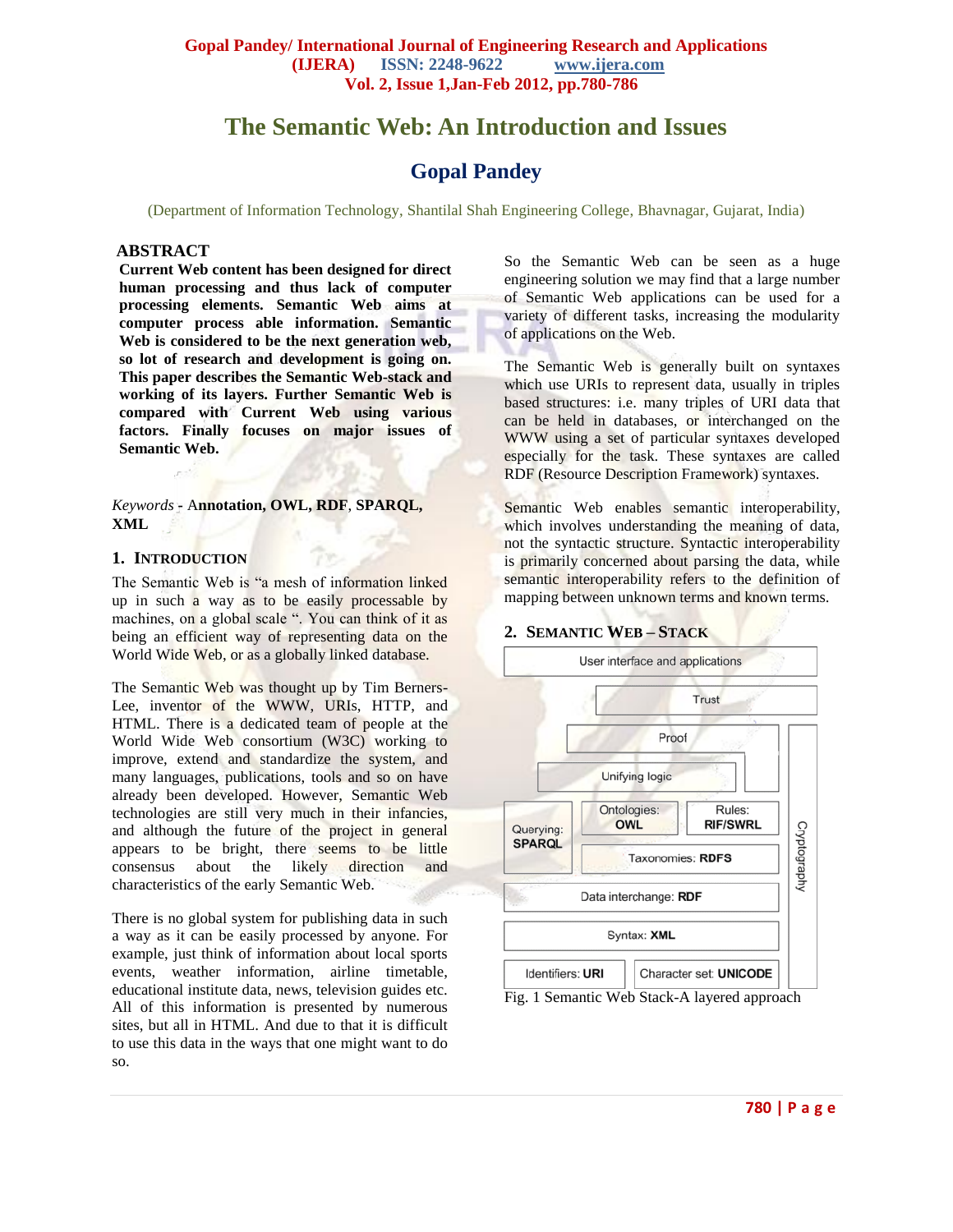Layer 1: URI and Unicode

The lowest layer is responsible for the encoding of any character written in any language and responsible for uniquely identifying different resources. This layer standardized the text using Unicode and URI (Uniform Resource Identifier).

Unicode serves to represent and manipulate text in many languages. Semantic Web helps to bridge documents in different human languages.

Layer 2: XML

XML is used to achieve interoperability on the internet. This layer is provides base to mix different elements from different vocabularies to a specific function. XML provides an elemental syntax for content structure within documents, yet associates no semantics with the meaning of the content contained within. XML is not at present a necessary component of Semantic Web technologies in most cases, as alternative syntaxes exists, such as Turtle. Turtle is a de facto standard, but has not been through a formal standardization process.

#### Layer 3: RDF

The first two layers consist of basic internet technologies. From this layer actual Semantic Web starts.

Resource Description Framework (RDF) is W3C standard for describing Web resources. RDF is written in XML. RDF is not design for presentation to human but for the purpose of read and understood by the computers.

RDF is a simple language for expressing data models, which refer to objects ("resources") and their relationships. An RDF-based model can be represented in a variety of syntaxes, e.g., RDF/XML, N3, Turtle, and RDFa. RDF is a fundamental standard of the Semantic Web and recommended by W3C.

RDF Schema (RDFS) extends RDF and is a vocabulary for describing properties and classes of RDF-based resources, with semantics for generalized-hierarchies of such properties and classes.

Layer 4: The Ontology layer

Ontology is about the exact description of things and their relationship. Sometime RDFS definition of particular Web resource is not sufficient then more extensive ontological vocabulary is needed.

OWL (Web Ontology Language) is a language for processing web information. It is a W3C standard.OWL has three sublanguages:

- OWL Lite
- OWL DL(Description Logic)
- OWL Full

OWL adds more vocabulary for describing properties and classes: among others, relations between classes (e.g. disjointness), cardinality (e.g. "exactly one"), equality, richer typing of properties and characteristics of properties (e.g. symmetry), and enumerated classes.

However RDF and OWL are much of the same thing, but OWL is a stronger language with greater machine interpretability with a larger vocabulary and stronger syntax than RDF

SPARQL (Simple Protocol and RDF Query Language) is a protocol and query language for Semantic Web data sources. SPARQL is a RDF query language, used to query any RDF-based data (statements involving RDFS and OWL).

RIF (Rule Interchange Format) is a W3C recommendation. SWRL (Semantic Web Rule Language is a proposal for a Semantic Web rules language, combining sublanguages of OWL (OWL  $DL + OWL$  Lite)

RIF or SWRL will bring support of rules. This is important for example to allow describing relations that cannot be directly described using description logic used in OWL.

Cryptography is important to ensure and verify that Semantic Web statement is coming from trusted source. This can be achieved by appropriate digital signature of RDF statements.

Layer 5: The Logic layer

For expressing rules a logic layer is needed. This layer is used to enhance ontology language further.

Layer 6: The Proof layer

The Proof layer involves the actual deductive process as well as the representation of proofs in Web languages. In the vision of Tim Berner-Lee the production of proofs is not the part of the Semantic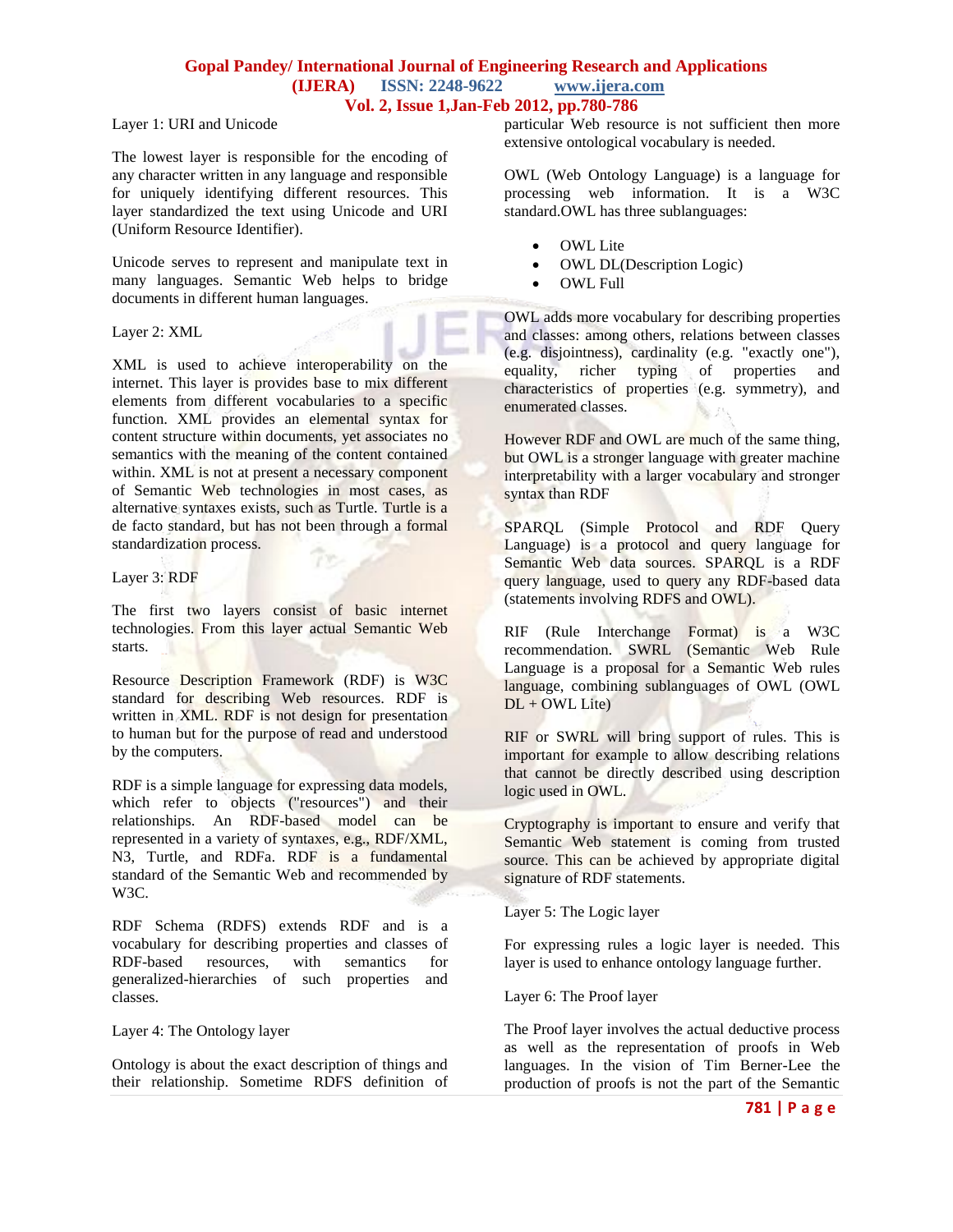Web. The reason is that the production of proofs is still a very active are of research and it is by no means possible to standardize this. A Semantic Web engine should only need to verify proofs. Someone sends to site  $X$  a proof that he is authorised to use the site, then site X must be able to verify that proof. This is done by a suitable inference engine.

#### Layer 7: The Trust layer

Without trust the Semantic Web is unthinkable. If company A sends information to company B but there is no way that B can be sure that this information really comes from A to that A can be trusted then there remains nothing else to do but throw away that information. Digital Signature can be used for this purpose. Trust to derived statements will be supported by verifying that the premises come from trusted source and relying on formal logic during deriving new information.

Layer 8: The UI and Application layer

UI (User Interface) is the final layer that enable human to access the Semantic Web application.

## **3. COMPARISON BETWEEN CURRENT WEB AND SEMANTIC WEB**

Semantic Web can be compare with current web within several parameters such as contents, conceptual perception, scope, environment and resource utilization.

#### 3.1 Content

Semantic Web encompasses actual content along with its formal semantics. Here the formal semantics are machine understandable contents, generated in logic-based languages such as OWL. In today's web there is no formal semantics of existing contents. These content are machine-readable but not machine understandable.

#### 3.2 Conceptual Perception

Current web is look like a book having multiple hyperlinked documents. In book scenario, index of keywords are presented in each book but the contexts in which those keywords are used, are missing indexes. Means there are no of formal semantic of keywords in indexes. To check which one is relevant, we have to read the corresponding pages of that book. That is the case with current web. In Semantic Web this limitation is eliminated via ontologies

where data is given with well-defined meanings, which can be understandable by machines.

#### 3.3 Scope

It is estimated that there are billions pages of information available on the web, and only a few of them can be reached via traditional search engines. In Semantic Web formal semantics of data are via ontologies, which are essential components of Semantic Web accessible to semantic search engines.

#### Table 1 Current Web Vs Semantic Web

| Sr<br>No          | Web                               | Current Web              | Semantic Web               |
|-------------------|-----------------------------------|--------------------------|----------------------------|
|                   | Factors                           |                          |                            |
| 1.                | Conceptual                        | Large                    | Large                      |
|                   | Perception                        | hyperlinked<br>book      | interlinked<br>database    |
|                   |                                   |                          |                            |
| 2.                | Content                           | formal<br>N <sub>0</sub> | Formally<br>defines        |
|                   |                                   | meanings                 |                            |
| 3.                | Scope                             | Limited                  | <b>Boundless</b>           |
| $\overline{4}$ .  | Environment                       | Web<br>$\sigma$ f        | Web<br>of                  |
|                   |                                   | documents                | ontologies,<br>data<br>and |
|                   |                                   |                          | documents                  |
| 5.                | <b>Resource utilization</b>       | Minimum-                 | Maximum                    |
|                   |                                   | normal                   |                            |
| 6.                | Inference/                        | N <sub>0</sub>           | Yes                        |
|                   | reasoning                         |                          |                            |
| 7.                | Knowledge                         | No                       | Yes                        |
|                   | management                        |                          |                            |
| 8.                | Information                       | Difficult,               | Easy<br>and                |
|                   | searching,<br>accessing,          | time<br>consuming        | efficient                  |
|                   | extracting                        | task                     |                            |
| 9.                | Timeliness,                       | Less                     | More                       |
|                   | accuracy,                         |                          |                            |
|                   | transparency<br>of<br>information |                          |                            |
|                   |                                   |                          |                            |
| 10.               | Semantic<br>heterogeneity         | More                     | Less                       |
| 11.               | Ingredient                        | Contents,                | Contents,                  |
|                   |                                   | presentation             | presentation               |
|                   |                                   |                          | formal<br>and              |
|                   |                                   |                          | semantics                  |
| $\overline{12}$ . | Text simplification,              | $\overline{No}$          | Yes                        |
|                   | clarification                     |                          |                            |
| 13.               | Technology                        | <b>AJAX</b>              | <b>RDF/OWL</b>             |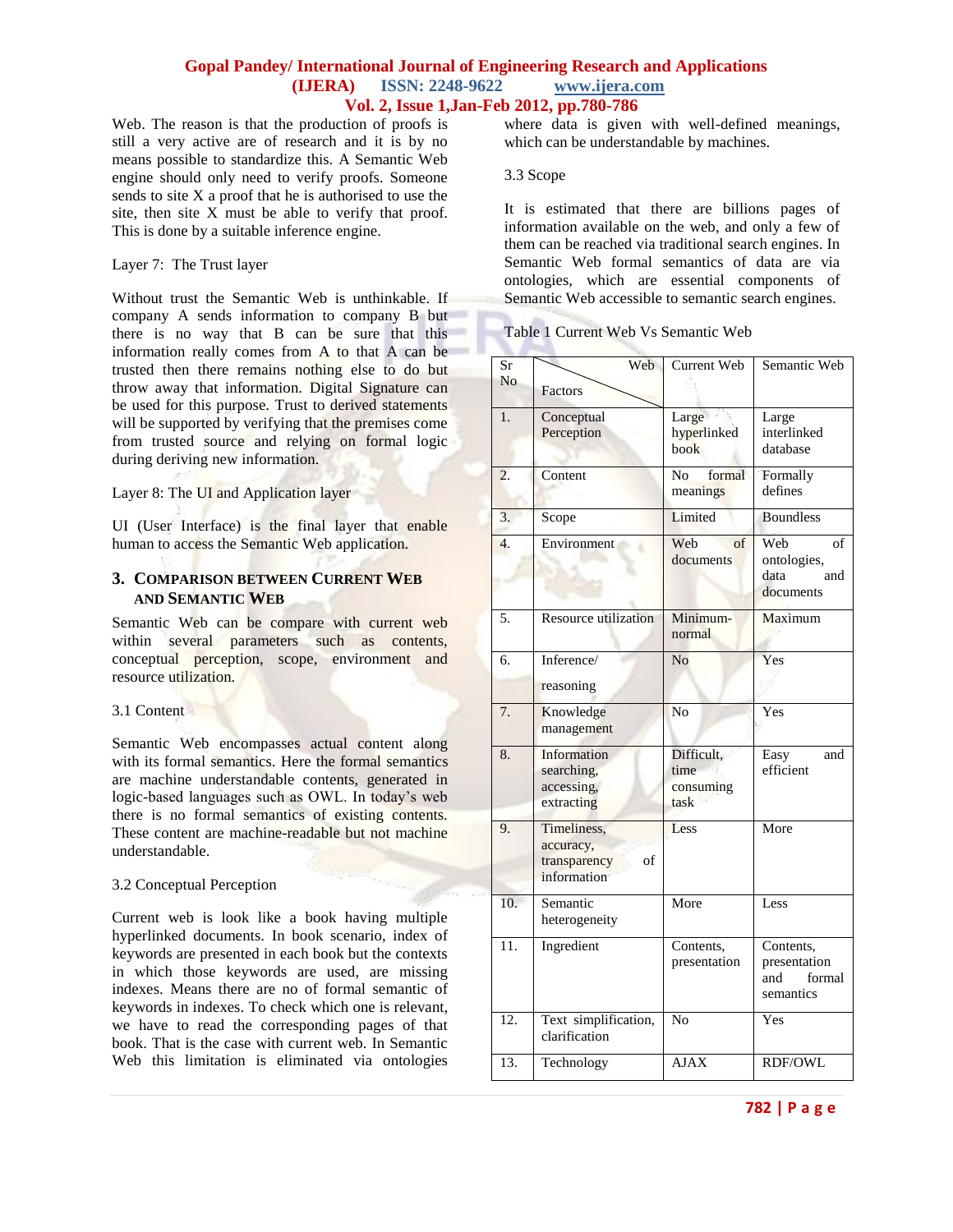#### 3.4 Environment

Semantic Web is web of ontologies having data with formal meanings. This is in contrast to current web which contains virtually boundless information in the form of documents. On the other hand Semantic Web is having data as well as documents that machines can process, transform, assemble and even act on data in useful ways.

## 3.5 Resource Utilization

There are many web resources that may be very useful in over everyday activities. In current web it is difficult to locate them, because they are not annotated properly by the metadata understandable by machines. In Semantic Web there will be network of related resources. It will be very easy to locate and to use them in Semantic Web world. Similarly there are some other criteria factors for comparison between current web and Semantic Web listed in the Table 1.

## **4. ISSUES OF SEMANTIC WEB**

New technology has always introduced certain issues. Automated reasoning systems will have to deal with all of these issues in order to deliver on the promise of the Semantic Web. Major issues of Semantic Web are as follow.

#### 4.1 Ontology development:

Development of Semantic Web depends a lot on the ontology. Attempts for exploring different aspects of ontology, such as ontology representation languages, ontology learning approaches and ontology library systems, which manage, adapt, and standardize ontology's.

#### 4.1.1 Management

Ontology is purposed to enable knowledge sharing and re-use. Typical ontology library system supports identification and versioning with open storage and organization. The later shows how the ontology's are stored and organized to facilitate access and management of ontology's. Identification provides a unique identifier whilst versioning is an important feature on time basis as it ensures congruency amongst versions of ontology's.

## 4.1.2 Adaption

As time passes by, ontology's evolve and their extension and their updation becomes an issue to be resolved. Resulting in searching, editing and reasoning of ontology's in an library system ontology.

### 4.1.3 Standardization

For any open system like Semantic Web, integration and interoperability is always an area of concern. At internet level, expectation of being scalable is normal. For ongoing basis, multiple representation languages have been proposed and even library systems have been built. But still standardization is not done because; every entity had their own set of advantages and disadvantages. Since, Semantic Web is in its early gestation period enforcement of standard may not seem to be appropriate. Popularity of these representation languages will contribute in making them standards in future. XML would be the meta-language for facilitating integration and interoperation amongst these representation languages.

4.2 Formal semantics of the Semantic Web languages

Semantic Web is composed of three functional layers i.e. the metadata layer, the schema layer and the logical layer. For metadata layer, RDF is the most popular data model. Although RDF is considered efficient for metadata layer, the semantics of reification (statement about statement) is yet to be defined by that. Another model known as RDFS extends RDF as a popular schema layer language. RDFC deficits formal semantics and a proposal for metamodeling architecture is defined similar to UML (Universal Modeling Language) which further defines the formal semantics. Though semantic confusion persist, RDFS has shown that a formal semantic is possible. For further development of Semantic Web, RDFS needs to be resolved by defining a formal semantic for it.

## 4.3 Proof and trust

"Anybody can say anything on anybody" is the basic principle on which the Semantic Web carries out its working. Conflictions and contradictions are possible amongst views of people around the world. Hence, one needs to make sure that the original source does make a particular statement (proof) and that source is trustworthy (trust).

## 4.3.1 Proof

For proofing, digital signatures would play an important role. The source would be allowed to sign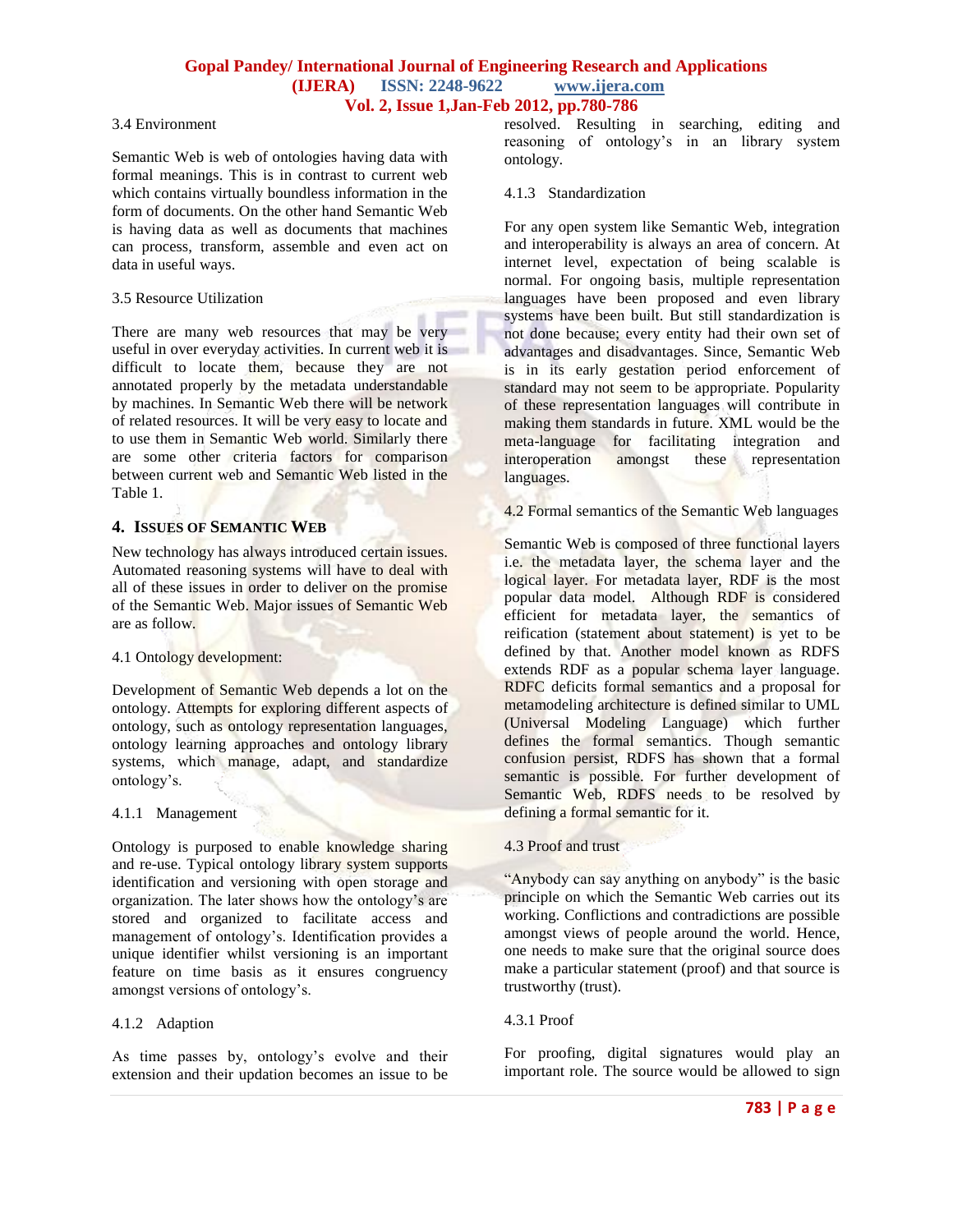the statement he makes for making agents crosscheck whether the information provided is proprietary to the claimant source. Encryption and access control are the other additional technologies that can be used.

#### 4.3.2 Trust

Trust parameters should be defined individually. This means, any user on the Semantic Web can define the trust he possesses for any source present. Now, to define the extent of trust, "web of trust" is the solution. Here, when a user trusts the sources form XYZ user, he would automatically trust the sources that are in turn trusted by the XYZ user. This would create a huge hierarchical network which facilitates agents to infer information based on the trust knowledge.

At present, the notions for both the proof and trust are yet to be formalized and their overall integration into the Semantic Web is yet to be developed. However, these technologies are very important and are the foundation of building real commercial applications (e.g., B2B and B2C systems).

### 4.4 Availability of content

At present, the content which is compatible to the Semantic Web is very much limited in availability. Existing web content should be upgraded to Semantic Web content including static HTML pages, XML content, dynamic content, multimedia and web services.

Ontology's are used to annotate the Semantic Web content, which defines the meaning of words and the relationship existing between them. Without annotation, Semantic Web is a bizarre.

To annotate web pages with ontological information, HTML was used. HTML didn't turn out to be a successful attempt and resulted in a failure. Hence, creation of Semantic Web content is posed to be a serious challenge. As the architecture of Semantic Web i.e. RDFS, DAML+OIL, OIL, etc is till date under development, the amount of Semantic Web content available is less. However, besides architecture development, researchers are concentrating on building tools to support the annotation for the web content. These tools would primarily contribute in the success of Semantic Web.

But, these tools do possess intrinsic limitations: 1. These tools would annotate only static pages, and 2. Major focus would be laid on creating new content.

As a solution to the above mentioned problems, a need does arise for creating a set of annotation services (as middleware) which would govern both the static and dynamic web documents possibly containing multimedia and other web services. The result form these annotation services will be craved as per the languages defined in the language pyramid for the Semantic Web enabling different agents understanding dissimilar languages of the Semantic Web. Innovation is guaranteed in this approach of annotation of resources, though ongoing efforts do propose annotation in a single language with this layered approach being taken into account in the development of languages.

### 4.5 Scalability

Noteworthy effort has been made for organizing the Semantic Web content, storing it and providing the mandatory functionalities for finding it. Each of the above tasks needs to be carried out and maintained in a scalable manner, as these solutions contribute to the growth of the Semantic Web.

As Semantic Web content is available, the issues are witnessed in managing the content in a scalable manner which means how its organization, storage, and appropriation of it would be carried out. Two major factors as issues are outlined as:

The storage and the organization of the Semantic Web pages is the first problem encountered. The "basic" Semantic Web consists of ontology based annotated pages whose linking structure reflects the WWW structure where the pages are linked by the means of hyperlinks. This hyperlinked configuration doesn't fully make use of the associated semantics of the Semantic Web pages. Programming indexes are realized to be helpful in grouping Semantic Web content based on related topics. This would be fruitful in making applications derive content in order to provide additional services. The generation of the semantic indexes would be carried out dynamically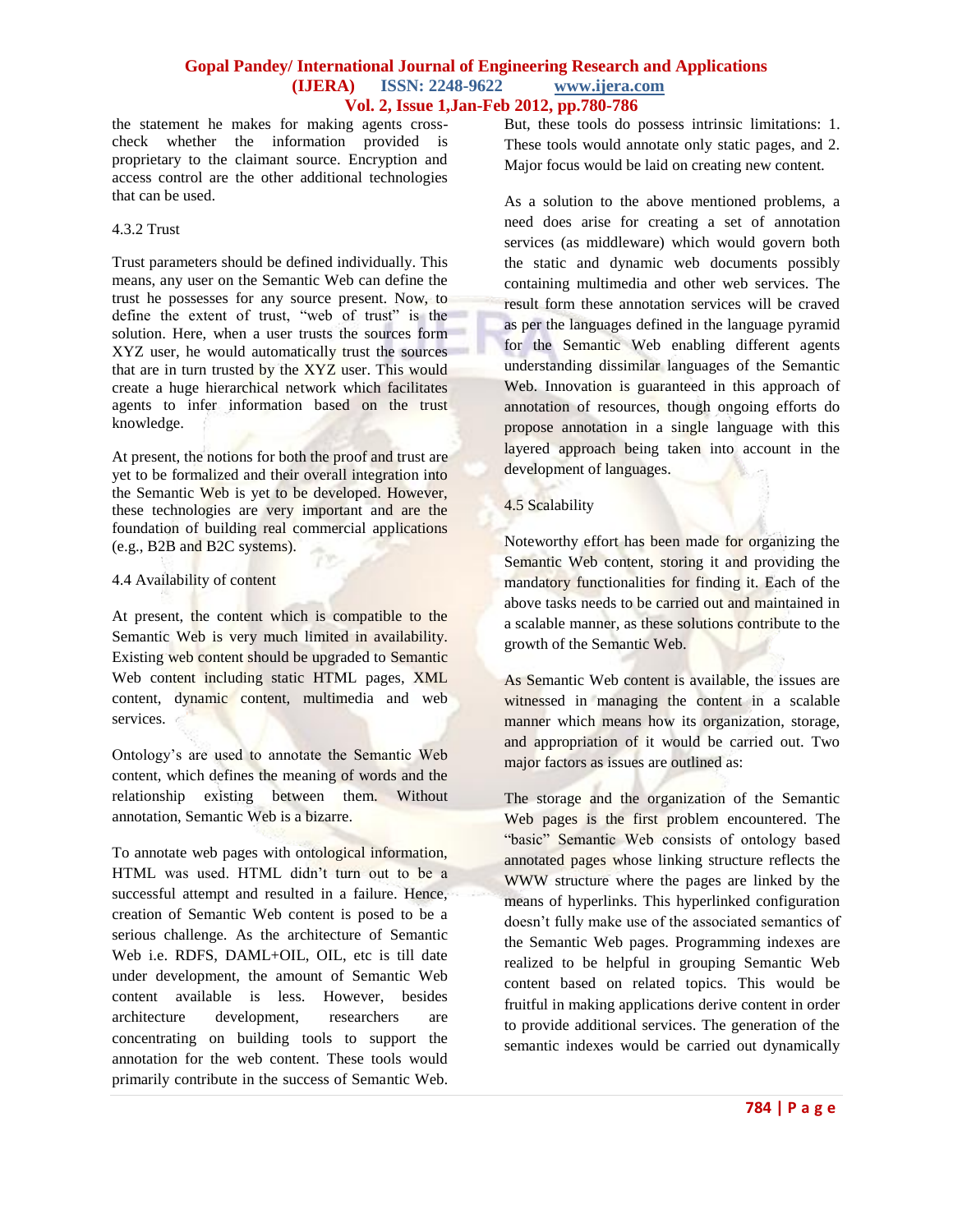using ontological information and the annotated documents.

The other trouble is the discovery of information in the Semantic Web, also known as the co-ordination among the semantic indexes. A technology needs to be provided for easily finding the Semantic Web content taking into consideration the semantics of the web resources. As a solution, a P2P (peer-to-peer) architecture can be thought of similar to the current configuration of routers in WWW, to be known as a "semantic TCP/IP protocol" ", the new European Semantic Web (SWAP, Semantic Web and Peer-topeer) project is dedicated this topics (Semantic Web and Peer-to-peer). Indexes would be treated as active agents that know their role of finding the content. Topics not found in the index are semantically routed to the neighboring indexes. Scope of use of the agents should be discovered for negotiation techniques for obtaining the semantic routing of the topics. In this manner, no central register for semantic content would be needed for making the whole infrastructure more scalable, making it hold continuous addition of the content of the Semantic Web. Note: Such arrangement would be intended of the original WWW.

#### 4.6 Multilingualism

This problem does exist in both the Web and the Semantic web. Any of the Semantic Web approaches should provide facilities for accessing the information in multiple languages, thereby allowing the creation and Semantic Web content access independently of the native language of the content provider and the user.

Multilingualism plays an important role at the given scenarios: 1. At the level of ontology's of annotations, and 2. At user interface.

At the ontology level, native language might be used by the ontology builders for the development of the ontology's on which the annotations would be based. As all the users would not be of the ontology builder category, this leval has the lowest priority. Popular existing multilingual and linguistic resources such as the WordNet [wordnet], EuroWordNet [eurowordnet], etc can be used at this level to support Multilingualism.

At the other level, i.e. annotation level, the annotation of the content in various languages can be performed. As greater number of users especially content providers would rather annotate content than developing the ontology's, proper support is needed allowing the providers to annotate content in their native language. Semantic Web content generation effort is minimized because no requirement exists for a French to annotate content neither in the German language nor vice versa.

At last, at the user interface level, millions of people would like to access relevant content in which annotations are present in their native language without even considering the source language. As of now, most of the content is found in English language; more of the content in other languages is expected. Any possible Semantic Web approach should include facilities for accessing the information in multiple languages. Internationalization and localization techniques should be adapted and executed for availing personalized information access to the user in its native language.

## 4.7 Visualization

Non-rational visualization of the Semantic Web content will become increasingly important in solving the heighten amount of information overload, as easy recognition of relevant content is demanded by the user. New techniques must be developed which differ from the linking structure of the hypertext in the current Web architecture.

As users would demand easy recognition of the relevant content, information overloading does occur where the intuitive visualization of the web content would hold greater importance. Also, the use of semantic indexes and routers for the storage, organization and finding of the information will need enhancements in visualization. New visualization techniques for visualizing the Semantic Web content in any of the several Semantic Web languages such as RDFS, OIL and DAML+OIL.